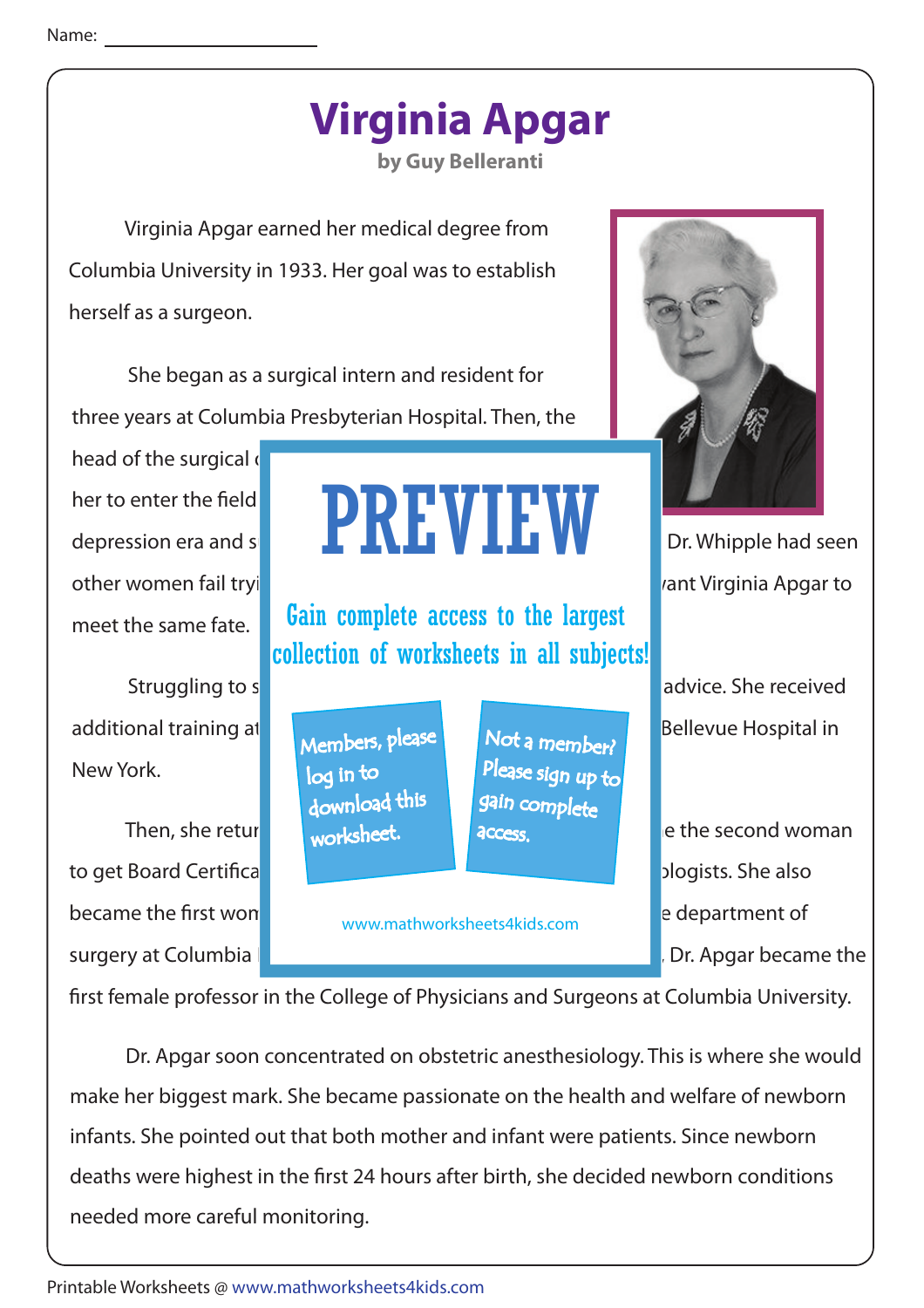To do this monitoring she developed the Newborn Scoring System. This system was a precursor to the Apgar score, a system that uses Dr Apgar's initials. The Apgar scoring system became the standard in hospitals throughout the world. It greatly improved infant survival rates.

Basically, the Apgar system evaluates the newborn infant using five observable signs. A is for Appearance or color. P is for Pulse or heart rate. G is for Grimace, the baby's reflexes and response to irritation. A is for Activity or movement of arms and legs. And R is for Respiration, is the baby breathing easily.

when added together can total a maximum of  $\mathbb{R}$  total is under 5 at needed.

Later in life, she became director of the director of the director of the distribution of congenitation of  $\mathbb{R}$ Foundation for Infantile Paralysis. This foundation for Infantile Paralysis. The March of Dimes. Here, she concentrate on  $\blacksquare$  worksheet.  $\blacksquare$  decess. and raising funds for continued research. She also traveled the world, lecturing on related medical topic

## Dr. Apgar decident to strategy showledged to show the signs showledged twice:  $\mathbf{r}$ again at five minutes. **Each of the sign is rate.**  $\blacksquare$  **E With 2** best score. The scores PREVIEW

either the one minute **Gain complete access to the largest** and intervention is collection of worksheets in all subjects!

> Members, please download this worksheet. log in to

Not a member? gain complete Please sign up to **access** 

Virginia Apgar's contribution to medical science didn't end with the Apgar score.

www.mathworksheets4kids.com

Dr. Apgar accomplished much in medicine. However, she also had other interests. She loved fishing and stamp collecting. And she had a great love for music. She was an accomplished cellist and violinist. She even built some of her own instruments.

 Virginia Apgar died in 1974 at the age of 65. Twenty years later the U.S. Postal Service honored her with a stamp bearing her picture.

-Originally purchased by EdGate Total Reader in 2006 for use in a Lexile-based reading assessment program.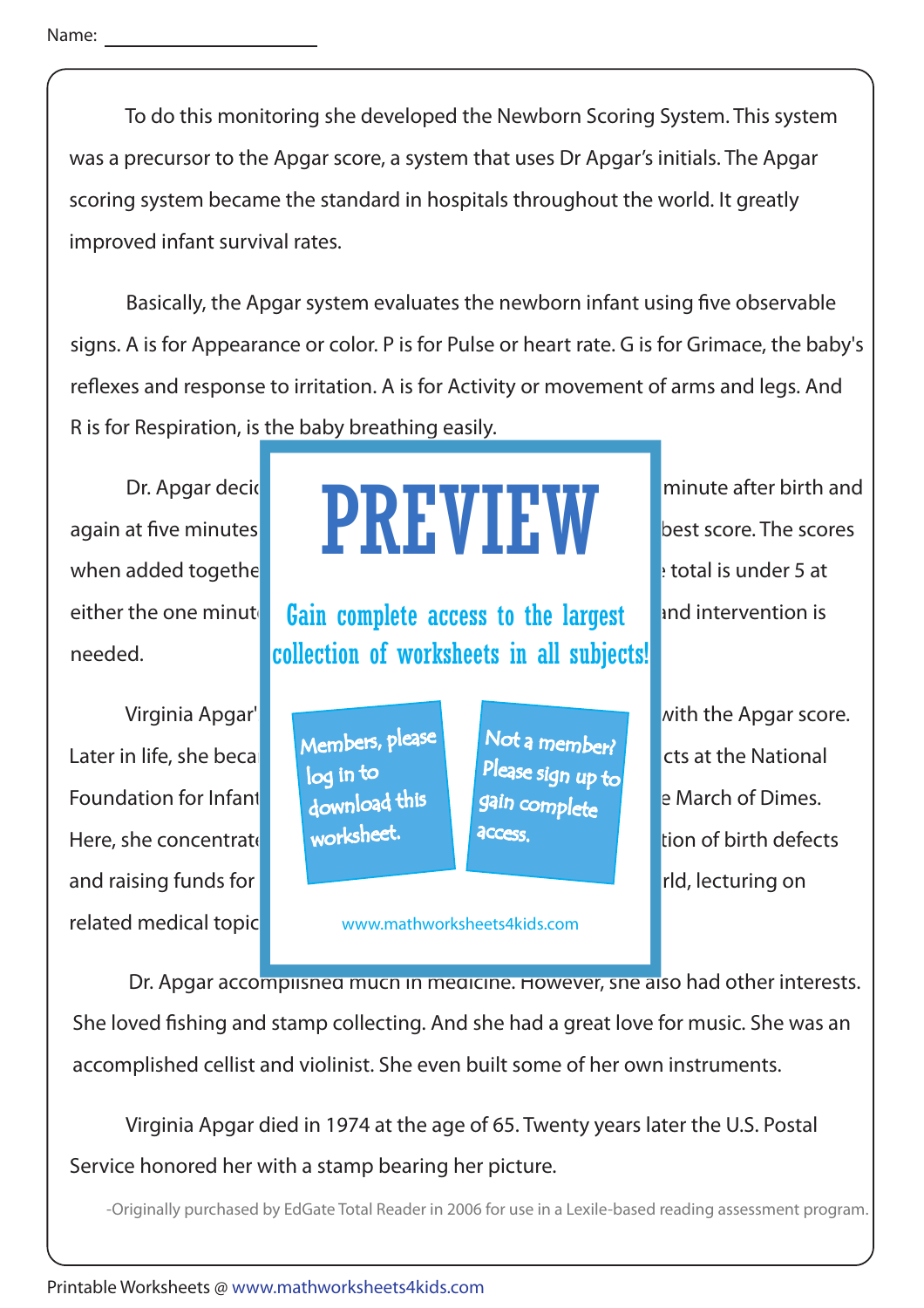



Printable Worksheets @ www.mathworksheets4kids.com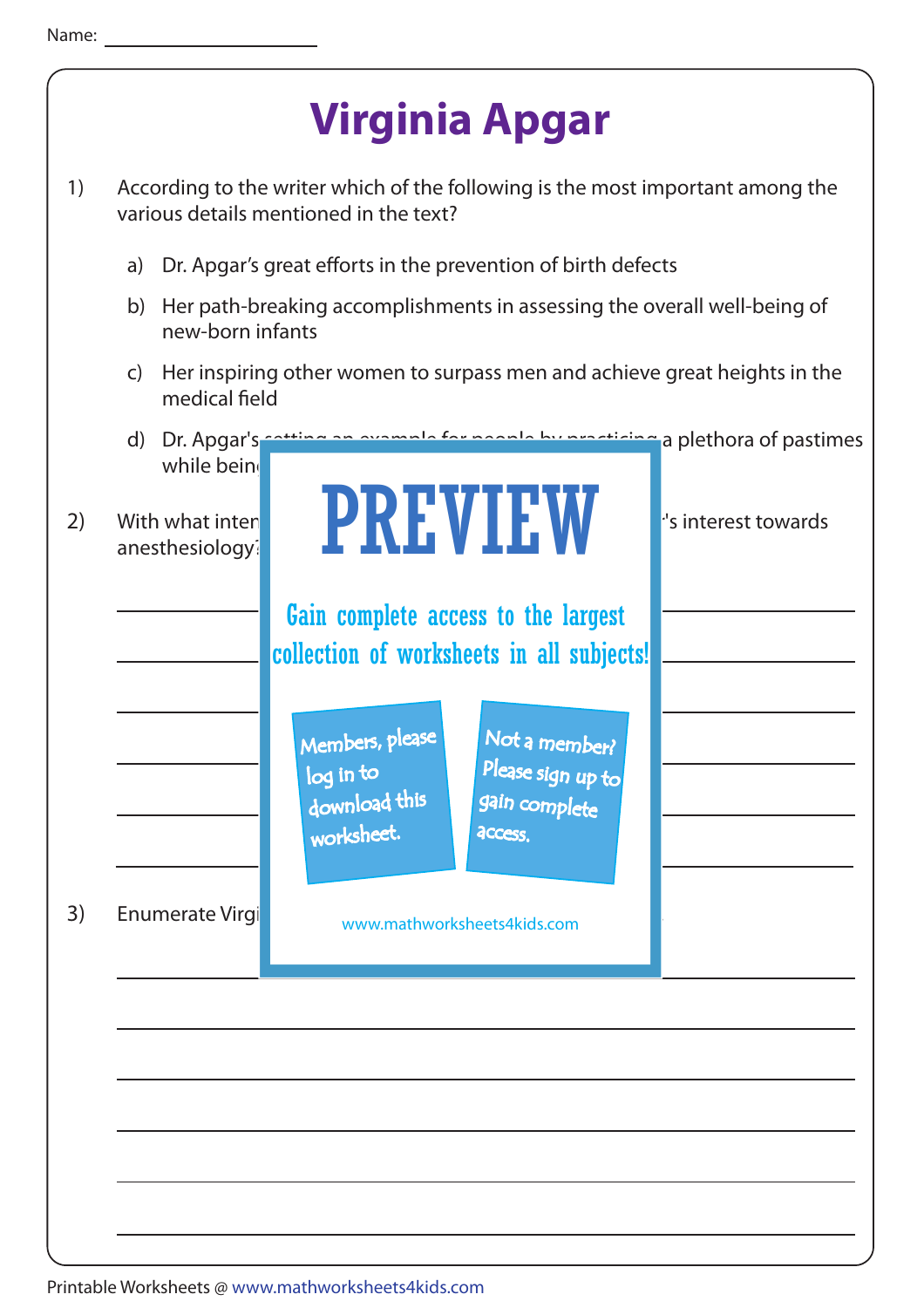

Printable Worksheets @ www.mathworksheets4kids.com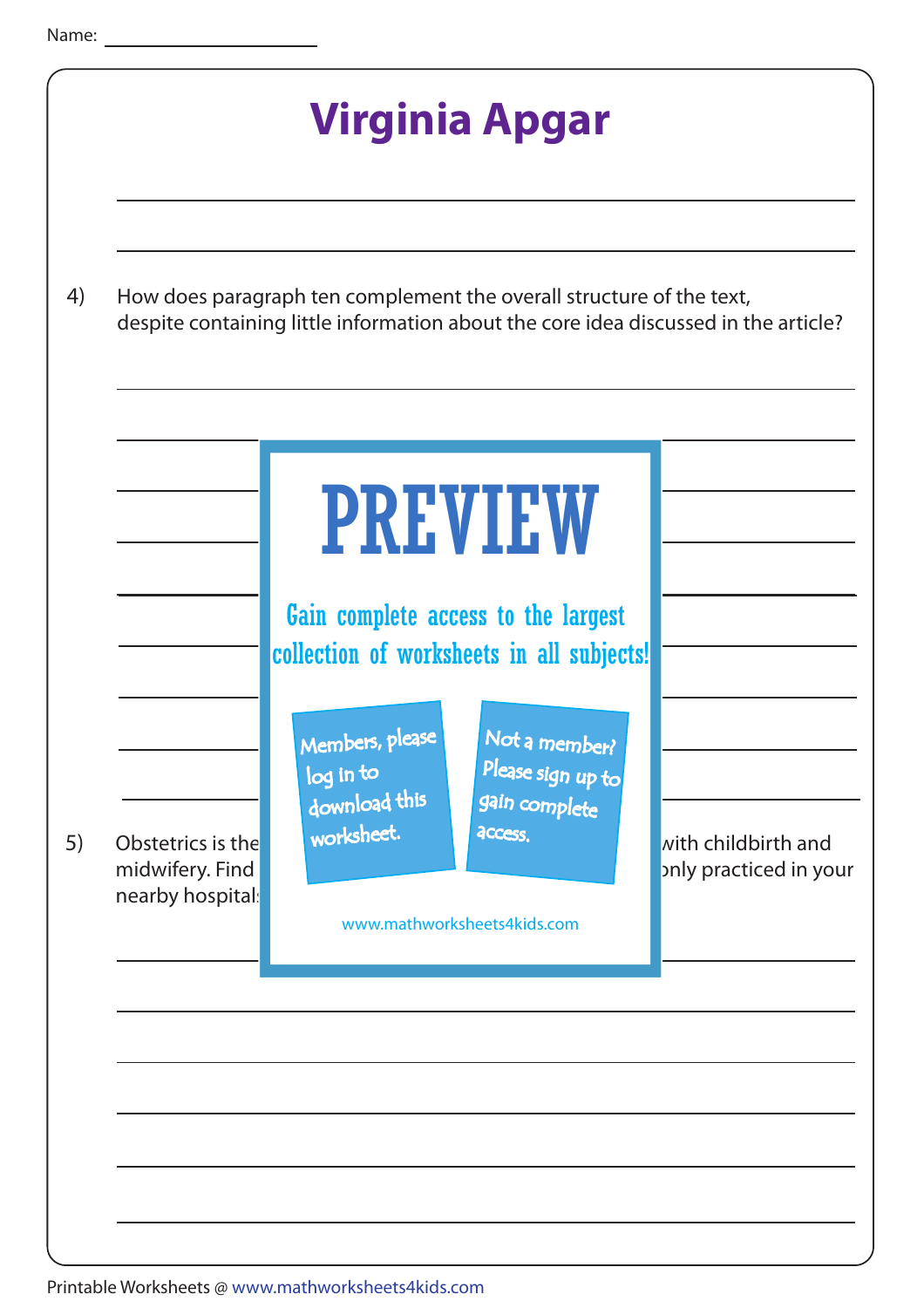